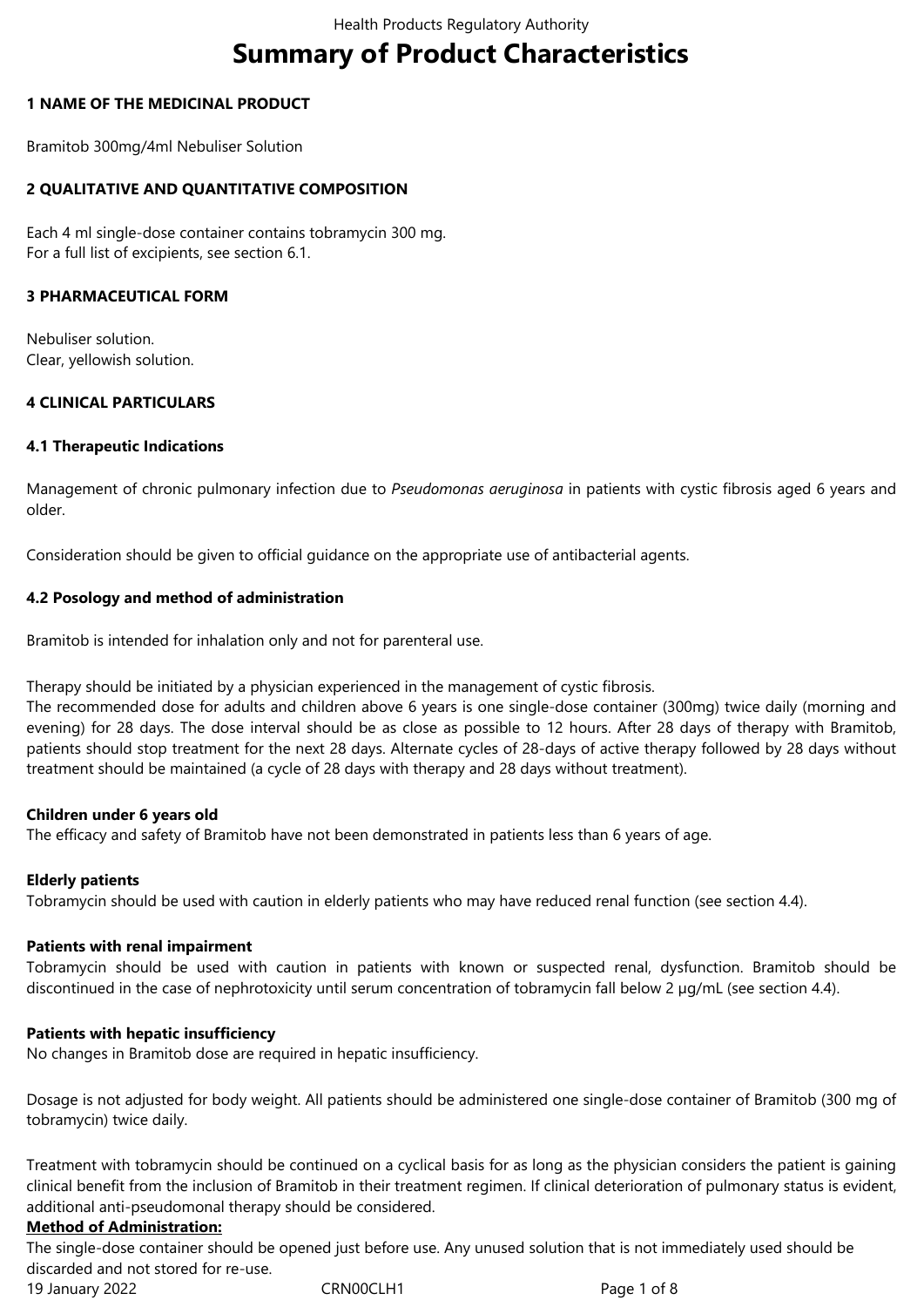Administration of Bramitob should be carried out following general hygienic standards. The apparatus used should be clean and working correctly; the nebuliser, that should be for personal use only, should be kept clean and regularly disinfected. For cleaning and disinfection of the nebuliser, refer to the instructions provided with the nebuliser.

#### **Maximum tolerated daily dose**

The maximum tolerated daily dose of Bramitob has not been established.

## **Instructions for opening the container:**

- 1. Bend the single-dose container in both directions
- 2. Detach the single-dose container from the strip, firstly above then in the middle
- 3. Open the single-dose container by rotating the flap as indicated by the arrow
- 4. Exerting a moderate pressure on the single-dose container's walls, let the medicinal

product flow into the glass tube of the nebuliser.

The contents of one single-dose container (300mg) emptied into the nebuliser, should be administered by inhalation over approximately a 15-minute period using a PARI LC PLUS reusable nebuliser equipped with PARI TURBO BOY compressor (drug delivery rate 6.2 mg/min, total drug delivery 92.8 mg, mass median aerodynamic diameter: D<sub>10</sub> 0.65 µm, D<sub>50</sub> 3.15µm, D<sub>90</sub> 8.99µm) or PARI LC SPRINT equipped with compressor PARI BOY Sx (drug delivery rate 6.7 mg/min, total drug delivery 99.8 mg, mass median aerodynamic diameter:  $D_{10}$  0.70  $\mu$ m,  $D_{50}$  3.36 $\mu$ m,  $D_{90}$  9.41 $\mu$ m)

Bramitob is inhaled while the patient is sitting or standing upright and breathing normally through the mouthpiece of the nebuliser. Nose clips may help the patient with breathing through the mouth. The patient should continue their standard regimen of chest physiotherapy. The use of appropriate bronchodilators should continue as thought clinically necessary. In patients receiving several different respiratory therapies, it is recommended that they are taken in the following order: bronchodilator, respiratory physiotherapy, other inhaled medicinal products, and finally Bramitob.

Bramitob should not be mixed with other inhalation medicinal products.

## **4.3 Contraindications**

Administration of Bramitob is contraindicated in all patients with hypersensitivity to tobramycin, to any other aminoglycosides or to any of the excipients listed in section 6.1. It is also contraindicated in patients receiving potent diuretics, such as furosemide or ethacrynic acid, which have proved to be ototoxic.

## **4.4 Special warnings and precautions for use**

## **General Warnings**

Tobramycin should be used with caution in patients with known or suspected renal, auditory, vestibular or neuromuscular dysfunction, or with severe, active haemoptysis.

Renal and eighth cranial nerve function should be closely monitored in patients with known or suspected renal impairment and also in those whose renal function is initially normal but who develop signs of renal dysfunction during therapy. Evidence of impairment in renal, vestibular and/or auditory function requires discontinuation of the drug or dosage adjustment. The serum concentration of tobramycin should only be monitored through venipuncture and not finger prick blood sampling which is non validated dosing method. It has been observed that contamination of the skin of the fingers from the preparation and nebulisation of tobramycin may lead to falsely increased serum levels of the drug. This contamination cannot be completely avoided by hand washing before testing.

#### **Bronchospasm**

Bronchospasm can occur following inhalation of medicinal products and has been reported with nebulised tobramycin. The first dose of Bramitob should be given under medical supervision, using a pre-nebulisation bronchodilator if this is already part of the current treatment regimen for the patient.  $FEV<sub>1</sub>$  (forced expiratory volume) should be measured before and after nebulisation. If there is evidence of therapy-induced bronchospasm in a patient not receiving a bronchodilator, the test should be repeated on a separate occasion, using a bronchodilator. Onset of bronchospasm in the presence of bronchodilator therapy may indicate an allergic reaction. Should an allergic reaction be suspected, Bramitob should be discontinued. Bronchospasm should be treated as clinically appropriate.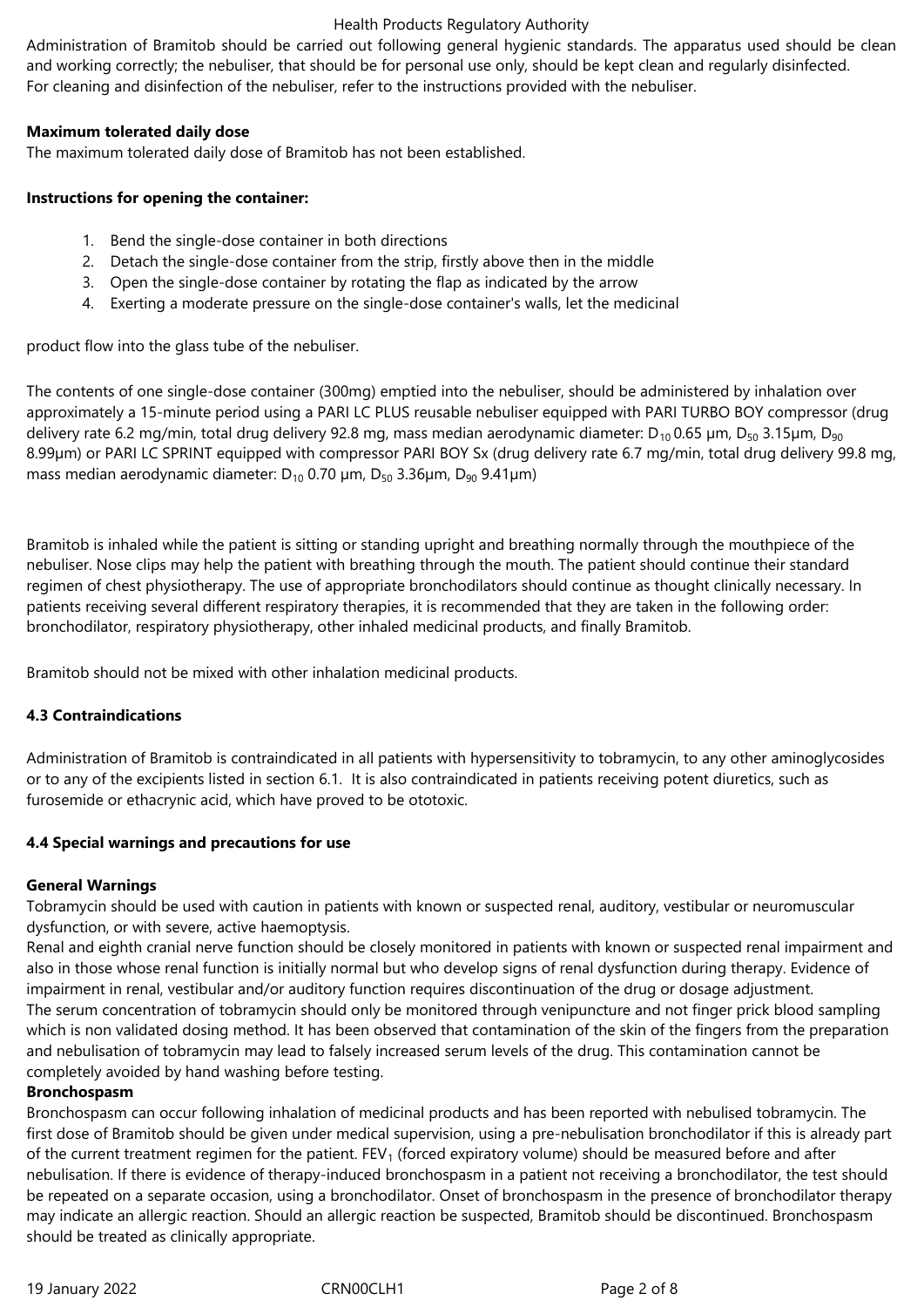## **Neuromuscular disorders**

Tobramycin should be used with great caution in patients with neuromuscular disorders, such as parkinsonism or other conditions characterised by myasthenia, including myasthenia gravis, as aminoglycosides may worsen muscular weakness due to a potential curare-like effect on the neuromuscular function.

## **Nephrotoxicity**

Although nephrotoxicity has been associated with parenteral aminoglycoside therapy, there was no evidence of nephrotoxicity during clinical trials with tobramycin. The product should be used with caution in patients with known or suspected renal dysfunction and tobramycin serum concentrations should be monitored, eg serum level assays after two or three doses should be performed, so that the dosage could be adjusted if necessary, and also at three to four day intervals during therapy. In the event of changing renal function, more frequent serum levels should be obtained and the dosage or dosage intervals adjusted. Patients with severe renal impairment, ie serum creatinine > 2 mg/dl (176.8 µmol/l) were not included in the clinical studies. Current clinical practice recommends that baseline renal function should be assessed. Furthermore, the renal function should be periodically reassessed, by regularly monitoring urea and creatinine levels at least every 6 full cycles of therapy with tobramycin (180-day treatment with nebulised tobramycin). If there is evidence of nephrotoxicity, therapy with tobramycin should be discontinued until the drug minimum serum concentrations fall below 2 μg/ml. Tobramycin therapy may then be resumed following medical advice. Patients receiving concomitant parenteral aminoglycoside therapy should be strictly monitored, due to the risk of cumulative toxicity.

Monitoring of renal function is particularly important in elderly patients who may have reduced renal function that may not be evident in the results of routine screening tests, such as blood urea or serum creatinine. A creatinine clearance determination may be more useful.

Urine should be examined for increased excretion of protein, cells and casts. Serum creatinine or creatinine clearance (preferred over blood urea) should be measured periodically.

## **Ototoxicity**

Ototoxicity, manifested as both auditory and vestibular toxicity has been reported with the parenteral aminoglycosides. Vestibular toxicity may be manifested by vertigo, ataxia or dizziness.

During controlled clinical studies with tobramycin, modest hypoacusia and vertigo were observed, while with other nebulised tobramycin containing medicines auditory toxicity, as measured by complaints of hearing loss or by audiometric evaluations did not occur during controlled clinical studies.

In open label studies and post-marketing experience, some patients with a history of prolonged previous or concomitant use of intravenous aminoglycosides have experienced hearing loss.

The physician should consider the possibility that aminoglycosides may cause vestibular and cochlear toxicity and should assess auditory function throughout the treatment period with Bramitob. In patients with a predisposing risk due to previous prolonged systemic therapy with aminoglycosides, it may be necessary to consider audiological assessment before starting therapy with tobramycin. The occurrence of tinnitus warrants caution, since it represents an ototoxic symptom. If the patient reports about tinnitus or hearing loss during the therapy with aminoglycosides, the physician should consider whether audiologic tests are necessary. When feasible, it is recommended that serial audiograms are performed in patients on continuous therapy, which are at particular high risk of ototoxicity. Patients receiving concomitant parenteral therapy with aminoglycosides should be monitored as clinically appropriate, taking into account the risk of cumulative toxicity.

#### **Haemoptysis**

Inhalation of nebulised solutions may induce a cough reflex. The use of nebulised Bramitob in patients with active, severe haemoptysis should be undertaken only if the benefits of treatment are considered to outweigh the risks of inducing further haemorrhage.

#### **Microbial Resistance**

In clinical studies, some patients treated with nebulised tobramycin showed an increase in aminoglycoside Minimum Inhibitory Concentrations for P. aeruginosa isolates tested. There is a theoretical risk that patients being treated with nebulised tobramycin may develop P. aeruginosa isolates resistant to intravenous tobramycin (see section 5.1 Pharmacodynamic properties). In clinical trials there is no data in patients with Burkholderia cepacia infections.

For information related to administration during pregnancy and lactation see section 4.6 "Fertility, Pregnancy and lactation".

#### **4.5 Interaction with other medicinal products and other forms of interactions**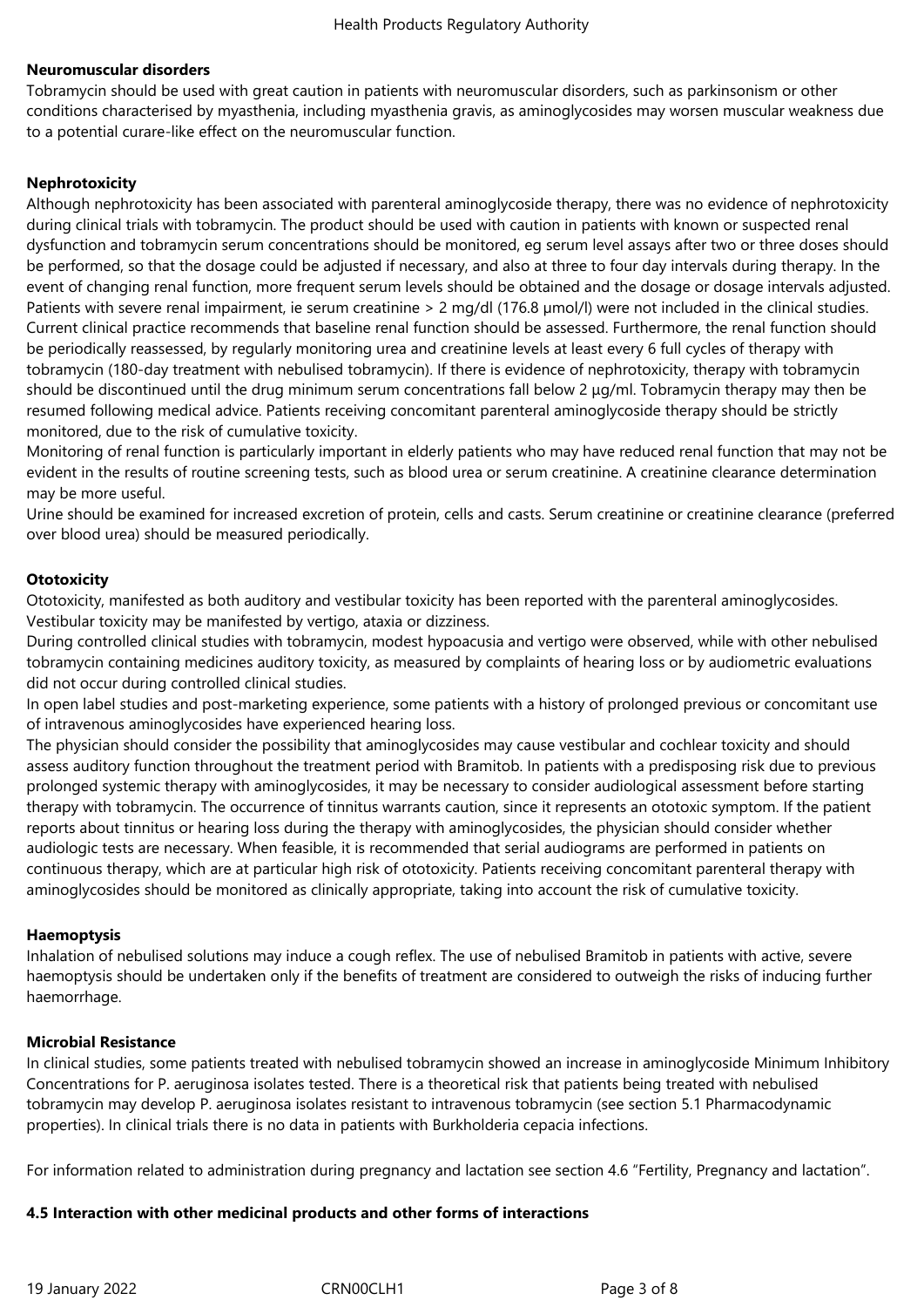Concurrent and/or sequential use of Bramitob with other medicinal products with nephrotoxic or ototoxic potential should be avoided. Some diuretics can enhance aminoglycoside toxicity by altering antibiotic concentrations in serum and tissue. Bramitob should not be administered concomitantly with furosemide, ethacrynic acid, urea or intravenous and oral - mannitol.

## Other medicinal products that have been reported to increase the potential toxicity of parenterally administered aminoglycosides include:

amphotericin B, cephalotin, ciclosporin, tacrolimus, polymyxins (risk of increased nephrotoxicity); platinium compounds (risk increased nephrotoxicity and ototoxicity) anticholinesterases, botulinum toxin: Due to their neuromuscular effects, the combination with tobramycin should be avoided.

In clinical studies, patients taking nebulised tobramycin concomitantly with dornase alfa, mucolytic, B agonists, inhaled corticosteroids, and other oral or parenteral anti-pseudomonal antibiotics, showed adverse events similar to the patients of the control group.

## **4.6 Fertility, pregnancy and lactation**

Bramitob should not be used during pregnancy or lactation unless the benefits to the mother outweigh the risks to the fetus or baby.

## **Pregnancy**

There are no adequate data from the use of tobramycin administered by inhalation in pregnant women. Animal studies do not indicate a teratogenic effect of tobramycin (see section 5.3 Preclinical data). However, aminoglycosides can cause fetal harm (e.g., congenital deafness) when high systemic concentrations are achieved in a pregnant woman. If Bramitob is used during pregnancy, or if the patient becomes pregnant while taking Bramitob, she should be informed of the potential hazard to the fetus.

## **Lactation**

Systemic tobramycin is excreted in breast milk. It is not known if inhaled tobramycin will result in serum concentrations high enough for tobramycin to be detected in breast milk. Because of the potential risk for ototoxicity and nephrotoxicity with tobramycin in infants, a decision should be made whether to terminate nursing or discontinue Bramitob therapy.

## **4.7 Effects on ability to drive and use machines**

No studies on the effect on the ability to drive and use machines have been performed. On the basis of reported adverse drug reactions, tobramycin is presumed to be unlikely to produce an effect on the ability to drive and use machinery. Nevertheless, since dizziness and/or vertigo may occur, patients who are going to drive or use machinery should be alerted.

## **4.8 Undesirable effects**

In controlled clinical trials (4) and uncontrolled clinical trials (1) with Bramitob (565 patients treated), the most common reactions were those concerning the respiratory tract (cough and dysphonia).

The adverse reactions reported in the clinical trials (see below) are classified as: common ( $\geq 1/100$  and <1/10); uncommon (≥1/1,000 to <1/100); rare (≥1/10,000 and <1/1,000); very rare (<1/10,000).

| <b>System Organ Class</b>                            | <b>Adverse Reaction</b>                                                                                   | <b>Frequency</b> |
|------------------------------------------------------|-----------------------------------------------------------------------------------------------------------|------------------|
| Infections & Infestations                            | Fungal infection, oral candidiasis                                                                        | Uncommon         |
| Nervous system disorders                             | Headache                                                                                                  | Uncommon         |
| Ear and labyrinth disorders                          | Vertigo, hypoacusis, deafness neurosensory (see section<br>(4.4)                                          | Uncommon         |
| Respiratory, thoracic and mediastinal disorders      | Cough, dysphonia                                                                                          | Common           |
|                                                      | Forced expiratory volume decreased, dyspnoea, rales,<br>haemoptysis, oropharyngeal pain, productive cough | Uncommon         |
| Gastrointestinal disorders                           | Salivary hypersecretion, glossitis, abdominal pain upper,<br>nausea                                       | Uncommon         |
| Skin and subcutaneous tissue disorders               | Rash                                                                                                      | Uncommon         |
| General disorders and administration site conditions | Asthenia, chest discomfort, mucosal dryness                                                               | Uncommon         |
| Investigations                                       | Transaminases increased                                                                                   | Uncommon         |

19 January 2022 CRN00CLH1 Page 4 of 8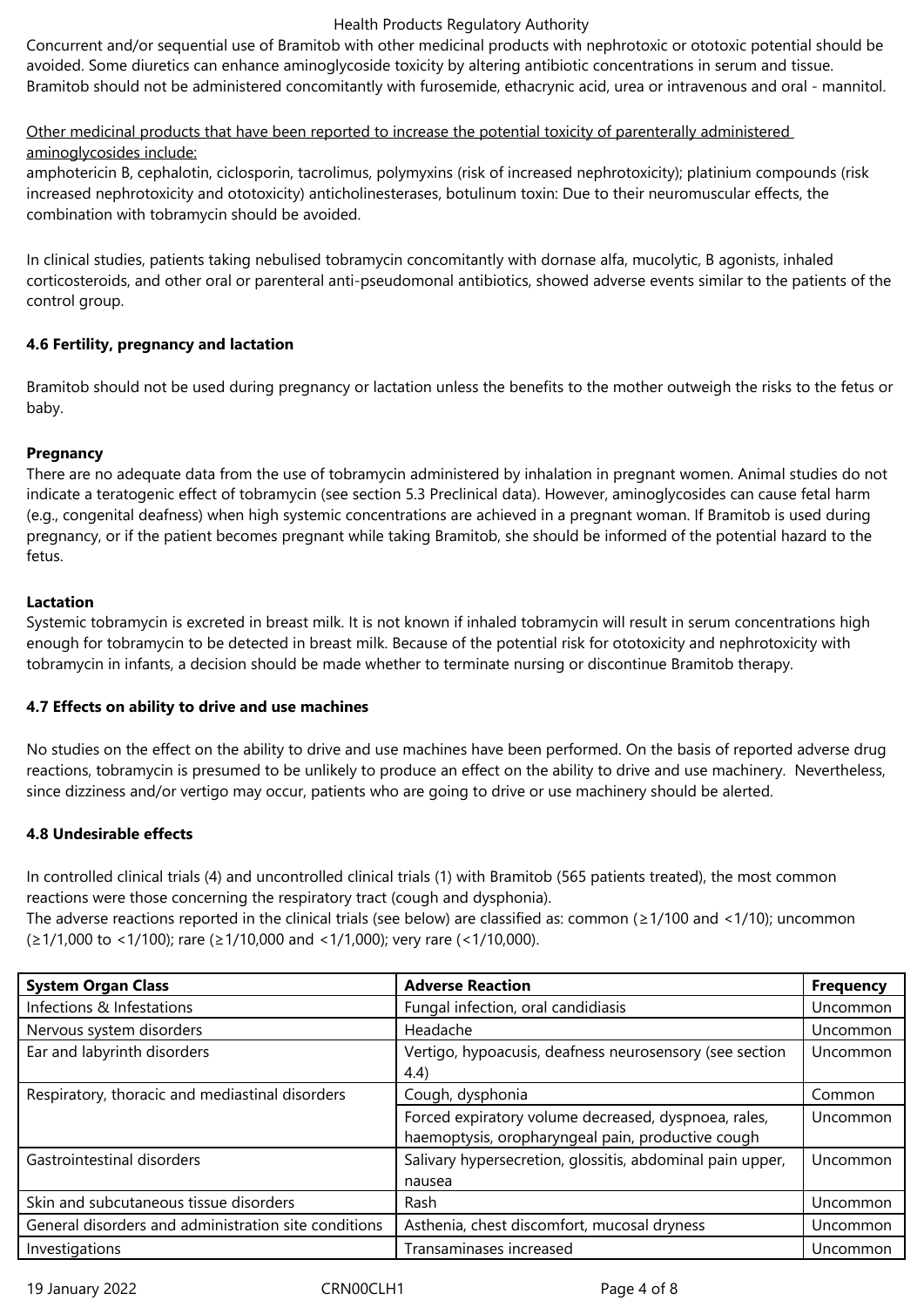In controlled clinical trials with other nebulised tobramycin containing medicines, dysphonia and tinnitus were the only undesirable effects reported in significantly more patients treated with tobramycin; (13% tobramycin vs. 7% control) and (3% tobramycin vs. 0% control) respectively. These episodes of tinnitus were transient and resolved without discontinuation of tobramycin therapy, and were not associated with permanent loss of hearing on audiogram testing. The risk of tinnitus did not increase with repeated cycles of exposure to tobramycin.

Additional undesirable effects, some of which are common sequelae of the underlying disease, but where a causal relationship to tobramycin could not be excluded were: sputum discoloured, respiratory tract infection, myalgia, nasal polyps and otitis media.

In addition, cumulative post-marketing data with products containing nebulised tobramycin reported the following adverse reactions (same frequency classification reported above):

| <b>System Organ Class</b>                              | <b>Adverse Reaction</b>                                                                                         | <b>Frequency</b> |
|--------------------------------------------------------|-----------------------------------------------------------------------------------------------------------------|------------------|
| Infections & Infestations                              | Laryngitis                                                                                                      | Rare             |
|                                                        | Fungal infection, oral candidiasis                                                                              | Very rare        |
| Blood and lymphatic system disorders                   | Lymphadenopathy                                                                                                 | Very rare        |
| Immune system disorders                                | Hypersensitivity                                                                                                | Very rare        |
| Metabolism and nutrition disorders                     | Anorexia                                                                                                        | Rare             |
| Nervous system disorders                               | Dizziness, headache, aphonia                                                                                    | Rare             |
|                                                        | Somnolence                                                                                                      | Very rare        |
| Ear and labyrinth disorders                            | Tinnitus, hearing loss (see section 4.4)                                                                        | Rare             |
|                                                        | Ear disorders, ear pain                                                                                         | Very rare        |
| Respiratory, thoracic and mediastinal disorders        | Cough, pharyngitis, dysphonia, dyspnoea                                                                         | Uncommon         |
|                                                        | Bronchospasm, chest discomfort, lung disorder,<br>haemoptysis, epistaxis, rhinitis, asthma, productive<br>cough | Rare             |
|                                                        | Hyperventilation, hypoxia, sinusitis                                                                            | Very rare        |
| Gastrointestinal disorders                             | Dysgeusia, mouth ulceration, vomiting, nausea                                                                   | Rare             |
|                                                        | Diarrhoea, abdominal pain                                                                                       | Very rare        |
| Skin and subcutaneous tissue disorders                 | Rash                                                                                                            | Rare             |
|                                                        | Urticaria, pruritus                                                                                             | Very rare        |
| Musculo-skeletal, connective tissue and bone disorders | Back pain                                                                                                       | Very rare        |
| General disorders and administration site conditions   | Asthenia, pyrexia, chest pain, pain, nausea                                                                     | Rare             |
|                                                        | Malaise                                                                                                         | Very rare        |
| Investigations                                         | Pulmonary function test decreased                                                                               | Rare             |

In open label studies and post-marketing experience, some patients with a history of prolonged previous or concomitant use of intravenous aminoglycosides have experienced hearing loss (see 4.4).

Parenteral aminoglycosides have been associated with hypersensitivity, ototoxicity and nephrotoxicity (see sections 4.3 "Contraindications" and 4.4 "Special warnings and precautions for use").

#### Reporting of suspected adverse reactions

Reporting suspected adverse reactions after authorisation of the medicinal product is important.It allows continued monitoring of the benefit/risk balance of the medicinal product. Healthcare professionals are asked to report any suspected adverse reactions via HPRA Pharmacovigilance, Earlsfort Terrace, IRL - Dublin 2; Tel: +353 1 6764971; Fax: +353 1 6762517. Website: www.hpra.ie; E-mail: medsafety@hpra.ie.

#### **4.9 Overdose**

**Symptoms**

19 January 2022 CRN00CLH1 Page 5 of 8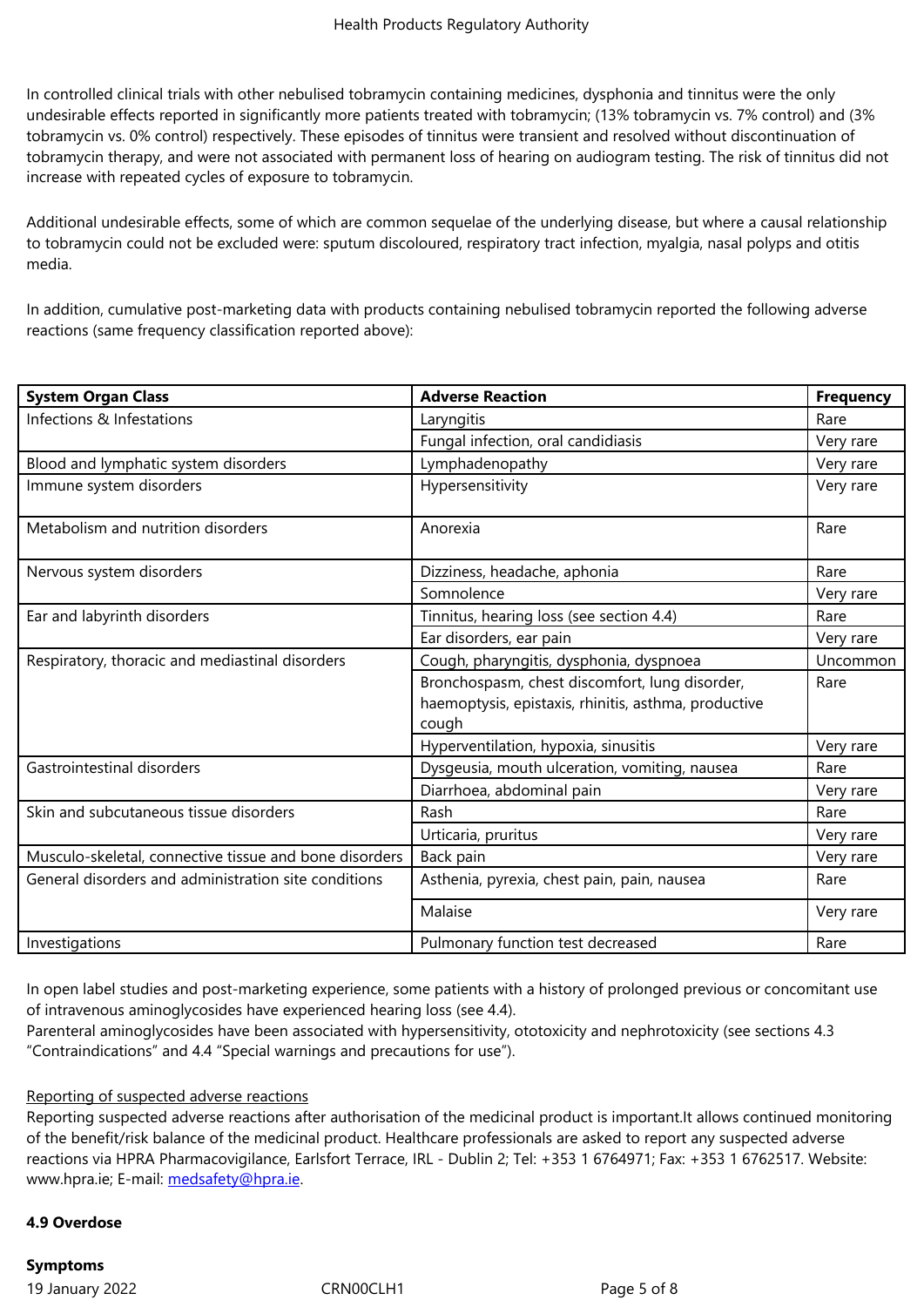Administration by inhalation results in low systemic bioavailability of tobramycin. Symptoms of aerosol overdose may include severe hoarseness.

In the event of accidental ingestion of Bramitob, toxicity is unlikely as tobramycin is poorly absorbed from an intact gastrointestinal tract. In the event of inadvertent intravenous administration of Bramitob, signs and symptoms of parenteral tobramycin overdose may occur, such as dizziness, tinnitus, vertigo, hearing loss, respiratory distress and/or neuromuscular blockade and renal impairment.

## **Treatment**

Acute toxicity should be treated with immediate withdrawal of Bramitob, and baseline tests of renal function should be carried out. Tobramycin serum concentrations may be helpful in monitoring overdose. In case of any overdose, the possibility of drug interactions with alterations in the elimination of Bramitob or other medicinal products should be considered.

## **5 PHARMACOLOGICAL PROPERTIES**

## **5.1 Pharmacodynamic properties**

Pharmacotherapeutic group: Aminoglycoside antibacterials, ATC code: J01GB01.

Tobramycin is an aminoglycoside antibiotic produced by-*Streptomyces tenebrarius*. It acts primarily by disrupting protein synthesis leading to altered cell membrane permeability, progressive disruption of the cell envelope and eventual cell death. It is bactericidal at concentrations equal to or slightly greater than inhibitory concentrations.

## **Breakpoints**

Established susceptibility breakpoints for parenteral administration of tobramycin are inappropriate in the aerosolised administration of the medicinal product. Cystic fibrosis (CF) sputum exhibits an inhibitory action on the local biological activity of nebulised aminoglycosides. This necessitates sputum concentrations of aerosolised tobramycin to be some ten and twenty–five fold above the Minimum Inhibitory Concentration (MIC) for, respectively, *P. aeruginosa* growth suppression and bactericidal activity.

In controlled clinical trials, 90% of patients receiving tobramycin achieved sputum concentrations 10 fold the highest *P. aeruginosa* MIC cultured from the patient, and 84% of patients receiving tobramycin achieved 25 fold the highest MIC. Clinical benefit is still achieved in a majority of patients who culture strains with MIC values above the parenteral breakpoint. **Susceptibility**

In the absence of conventional susceptibility breakpoints for the nebulised route of administration, caution must be exercised in defining organisms as susceptible or insusceptible to nebulised tobramycin.

In clinical studies with inhaled tobramycin, most patients (88%) with *P. aeruginosa* isolates with tobramycin MICs <128 µg/mL at baseline showed improved lung function following treatment with tobramycin. Patients with a *P. aeruginosa* isolate with a MIC ≥128 µg/mL at baseline are less likely to show a clinical response.

Based upon in vitro data and/or clinical trial experience, the organisms associated with pulmonary infections in CF may be expected to respond to tobramycin therapy as follows:

| Susceptible | Pseudomonas aeruginosa<br>Haemophilus influenzae<br>Staphylococcus aureus                      |
|-------------|------------------------------------------------------------------------------------------------|
|             | Insusceptible Burkholderia cepacia<br>Stenotrophomonas maltophilia<br>Alcaligenes xylosoxidans |

Treatment with tobramycin regimen in clinical studies showed a small but clear increase in tobramycin, amikacin and gentamicin Minimum Inhibitory Concentrations for *P. aeruginosa* isolates tested. Each additional 6 months of treatment resulted in incremental increases similar in magnitude to that observed in the 6 months of controlled studies. The most prevalent aminoglycoside resistance mechanism seen in *P. aeruginosa* isolated from chronically infected CF patients is impermeability, defined by a general lack of susceptibility to all aminoglycosides. *P. aeruginosa* isolated from CF patients has also been shown to exhibit adaptive aminoglycoside resistance that is characterised by a reversion to susceptibility when the antibiotic is removed.

19 January 2022 CRN00CLH1 Page 6 of 8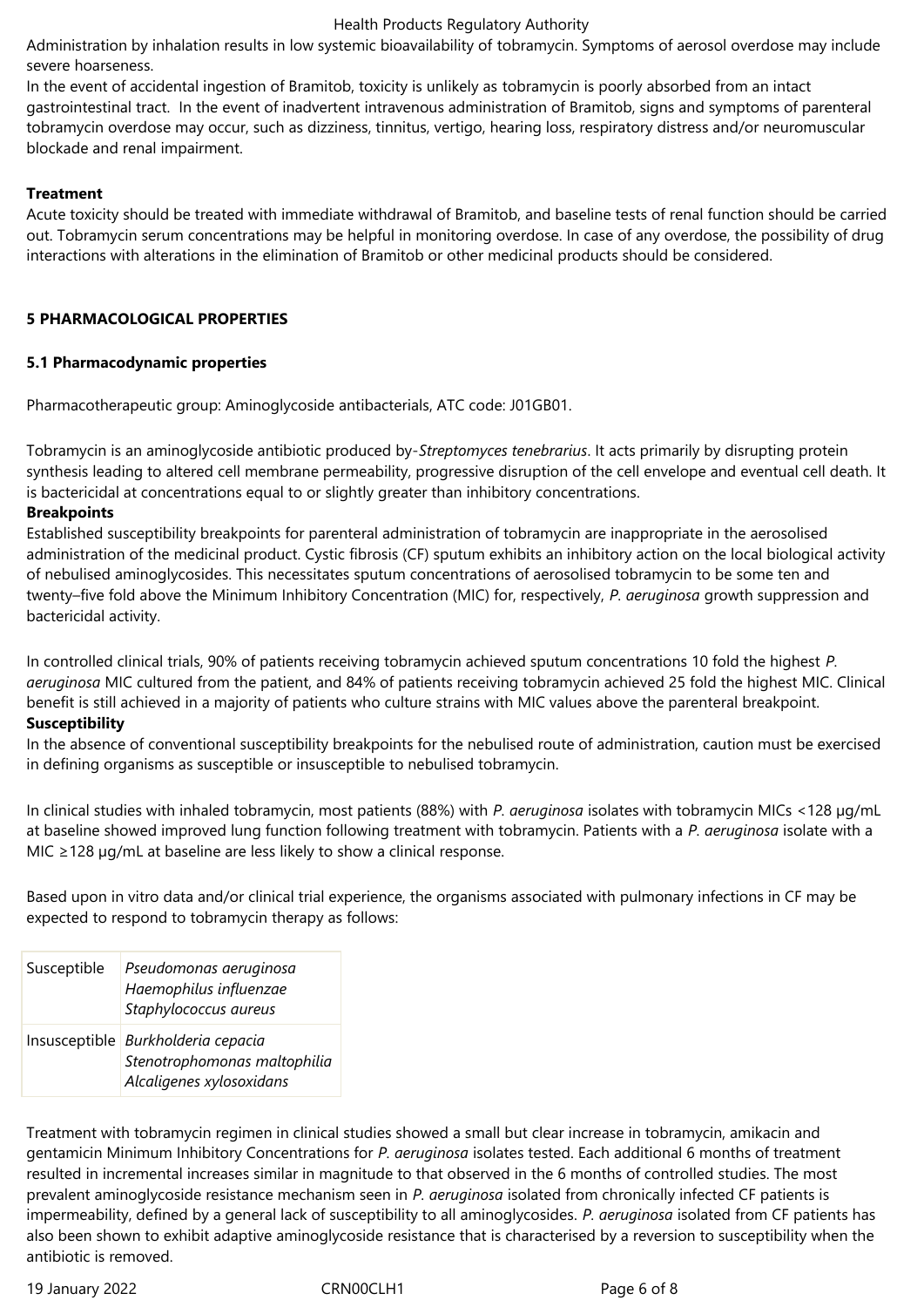#### Other Information

In controlled clinical studies, treatment with Bramitob carried out according to alternate cycles as described above, led to an improvement in lung function, with results maintained above baseline throughout therapy and 28 day periods off therapy. In clinical trials with tobramycin there are no data in patients aged less than 6 years.

There is no evidence that patients treated with up to 18 months with tobramycin were at a greater risk for acquiring *B. cepacia*, *S. maltophilia* or *A. xylosoxidans*, than would be expected in patients not treated with tobramycin. Aspergillus species were more frequently recovered from the sputum of patients who received tobramycin; however, clinical sequelae such as Allergic Bronchopulmonary Aspergillosis (ABPA) were reported rarely and with similar frequency as in the control group.

## **5.2 Pharmacokinetic properties**

#### **Absorption and distribution**

Following oral administration only 0.3-0.5% of the drug appears in urine to prove systemic absorption. After administration via nebuliser in 6 cystic fibrosis patients, mean absolute bioavailability was about 9.1% of the dose.

Systemic absorption of tobramycin is very low when administered by aerosol inhalation, with a limited uptake of the inhaled drug into the systemic circulation, it is estimated that approximately 10% of the mass of drug initially nebulised is deposited in the lungs and the remaining 90% either remains in the nebuliser, is impacted on the oro-pharynx and swallowed, or is exhaled into the atmosphere.

*Sputum concentrations*: Ten minutes after inhalation of the first 300 mg dose of Bramitob, the average sputum concentration of tobramycin was 695.6 μg/g (range: 36 to 2,638 μg/g). Tobramycin does not accumulate in sputum; after 20 weeks of therapy with the Bramitob regimen, the average sputum concentration of tobramycin 10 minutes after inhalation was 716.9 μg/g (range: 40 to 2,530 μg/g). High variability of sputum tobramycin concentrations was observed. Two hours after inhalation, sputum concentrations declined to approximately 14% of tobramycin levels measured at 10 minutes after inhalation.

*Serum concentrations*: The median serum concentration of tobramycin 1 hour after inhalation of a single 300 mg dose of Bramitob by CF patients was 0.68 μg/mL (range: 0.06μg/mL – 1.89μg/mL). After 20 weeks of therapy on the tobramycin regimen, the median serum tobramycin concentration 1 hour after dosing was 1.05 μg/mL (range: BLQ- 3.41μg/mL). **Elimination**

The elimination of tobramycin administered by the inhalation route has not been studied.

Following intravenous administration, systemically absorbed tobramycin is eliminated principally by glomerular filtration. The elimination half-life of tobramycin from serum is approximately 2 hours. Less than 10% of tobramycin is bound to plasma proteins. Unabsorbed tobramycin following tobramycin administration is probably eliminated primarily in expectorated sputum.

## **5.3 Preclinical safety data**

In repeated dose toxicity studies, the target organs are the kidneys and vestibular/cochlear functions. In general, the signs and symptoms of nephrotoxicity and ototoxicity are seen at higher systemic tobramycin levels than are achievable by inhalation at the recommended clinical dose.

In preclinical studies, administration of inhaled tobramycin during up to 28 consecutive days determined modest, unspecific and fully reversible (on therapy discontinuation) signs of irritation in the respiratory tract, and signs of renal toxicity, at the highest doses.

No reproductive toxicology studies have been carried out with inhaled tobramycin, but subcutaneous administration of doses up to 100mg/kg/day during organogenesis in rats was not teratogenic. In rabbits, subcutaneous administration of doses of 20-40mg/kg caused maternal toxicity and abortions, but without evidence of any teratogenic signs. Considering the data available from animals, a risk of toxicity (e.g. ototoxicity) at prenatal exposure levels cannot be excluded. Tobramycin was not shown to be genotoxic.

#### **6 PHARMACEUTICAL PARTICULARS**

#### **6.1 List of excipients**

Sodium chloride

19 January 2022 CRN00CLH1 Page 7 of 8